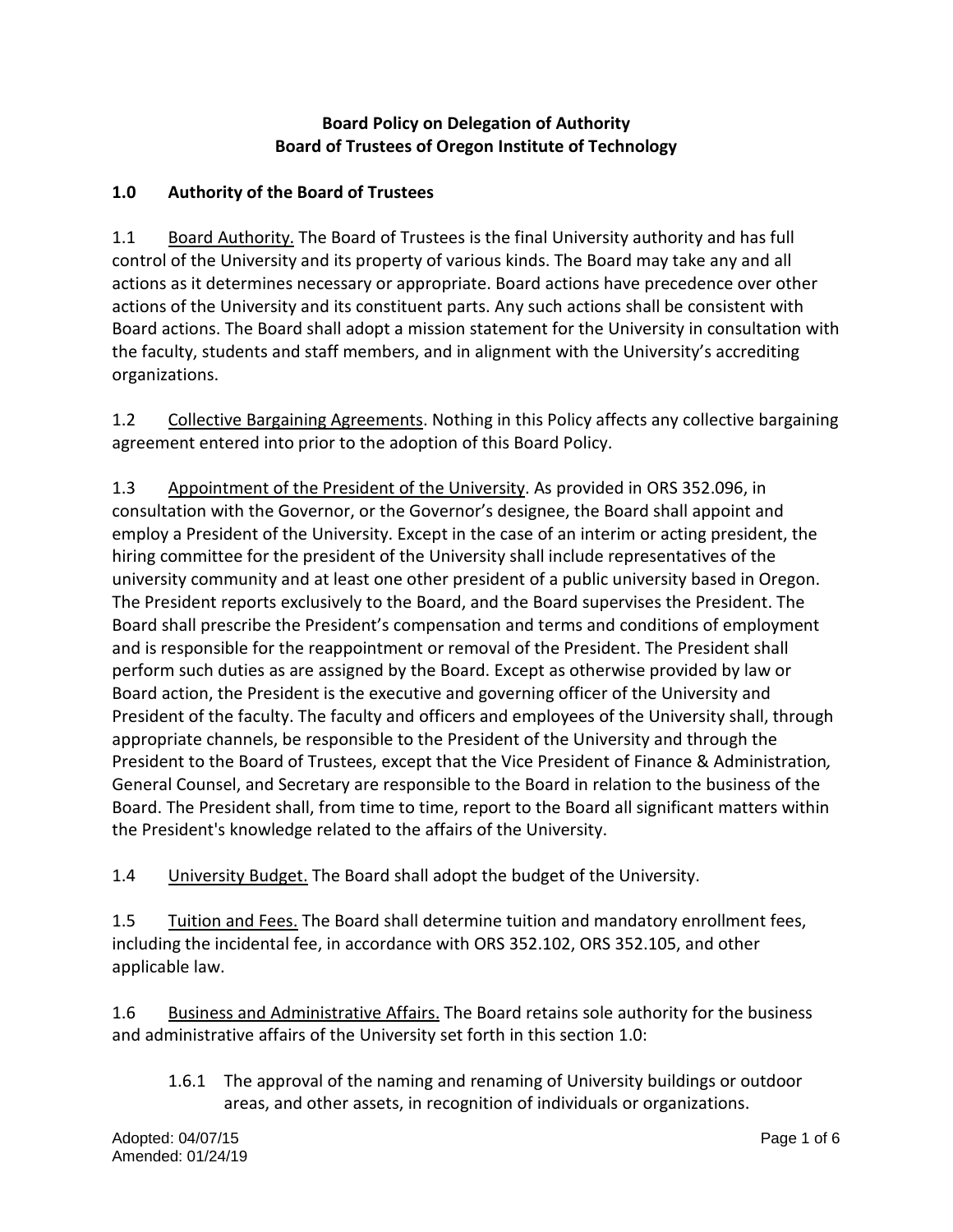- 1.6.2 The approval of the execution of instruments relating to real property where the anticipated cost or value to the University exceeds \$1,000,000.
- 1.6.3 The approval of the appointment of external auditors.
- 1.6.4 The approval of a capital project budget that is anticipated to exceed \$1,000,000, including for architects, construction managers, engineers and other professional consultants; and approval of any increase to a capital project budget that causes the total of all increases to the capital project budget to exceed \$1,000,000.
- 1.6.5 The approval of the execution of instruments relating to any borrowing or debt finance transactions which are or may be in excess of \$1,000,000, singularly or in the aggregate.
- 1.6.6 The approval of the execution of instruments relating to any shares, stock or other equity or interests in or obligations of any entity other than the University in excess of \$1,000,000, unless the shares, stock or other equity or interests in or obligations of the entity are publicly traded or provided through the State Treasurer, Oregon Tech Foundation or a brokerage firm, investment bank, depository or other licensed firm.
- 1.6.7 Consent to the encumbrance of University real property by the State of Oregon.
- 1.6.8 The approval of the execution of any other instruments, including but not limited to instruments related to the acquisition, disposal or provision of goods and services, where the anticipated cost or value to the University exceeds \$1,000,000; and approval of any increase or decrease in cost or value that causes the total of all increases or decreases in cost or value to exceed \$1,000,000. When the ultimate aggregate cost to the University is not known in advance for instruments relating to the acquisition, disposal or provision of goods or services on a continuing or intermittent basis (e.g. rental, service, or supply contracts), the amounts set forth in this paragraph shall be calculated on an annual basis.
- 1.6.9 The approval of the execution of any instrument that the President, Vice President for Finance & Administration, Chair of the Board of Trustees, or a majority of the Trustees deems appropriate for consideration by the Board or a Board committee, so long as the instrument has not been executed.

All other authority for business and administrative affairs is delegated to the President.

## 1.7 Academic Affairs.

1.7.1 The Board has the authority to establish, eliminate, control or substantially reorganize academic programs and units of operation. Any significant change in the University's academic programs must be approved by the Board. The Board confers academic degrees, certificates and other forms of recognition upon the recommendation of the faculty. Such academic degrees, certificates and other forms of recognition are granted in the name of the Board of Trustees of Oregon Institute of Technology and are executed by the Board Chair and the University President.

1.7.2 The Board delegates to the president and faculty, authority relating to the powers outlined in the Faculty Constitution and Charter of the Faculty Senate and: (a) academic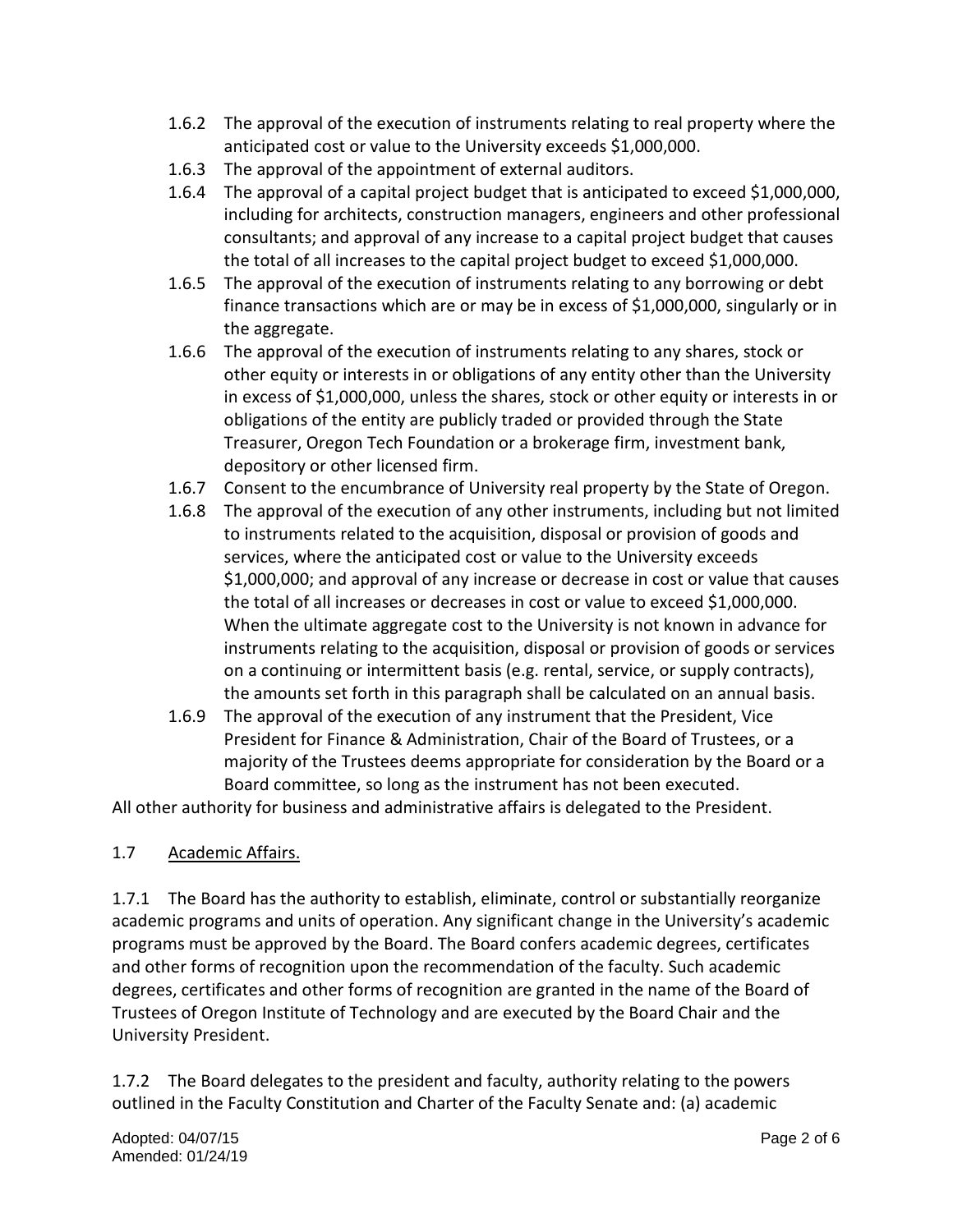standards relating to admission to study at the University; (b) curriculum, curricular materials, method of instruction, grading, credits, and academic standards of the University; and (c) standards of student competence in a discipline.

1.8 Gifts. The Board retains sole authority for gifts to the University set forth in this section 1.8:

- 1.8.1 Gifts that create obligations on the part of the University for which there is no established funding source.
- 1.8.2 Gifts with a value exceeding \$1,000,000 which involve: (1) Construction of facilities not previously approved; or (2) Non-traditional investment assets (such as real estate, debt instruments, closely held stock, partnership interests, permanent insurance policies, royalties, copyrights, licenses, and other illiquid assets); provided that gifts described in this subsection with a value between \$500,000 and \$1,000,000 will be reported to the Board of Trustees quarterly.
- 1.8.3 A gift requiring naming or renaming of a University building or outdoor area, or other assets.
- 1.8.4 Any other gift that the President, Vice President for Finance & Administration, or a majority of the Board of Trustees deems appropriate for Board consideration.
- 1.8.5 Current gifts of non-traditional investment assets, charitable lead trusts where the University is to act as trustee, bargain sale gifts of property, and partial interest gifts.
- 1.8.6 Deferred gifts, if the University is to act as trustee or custodian of the deferred gift.
- 1.8.7 Gifts of real estate, interests in real estate, or gifts of debt instruments secured by real estate from other than the Oregon Tech Foundation. The Chair of the Finance and Facilities Committee shall determine in each such case, including when the gift is from the Oregon Tech Foundation, whether a hazardous waste inquiry or other due diligence is required, and the scope and extent of such inquiry. The President and the Vice President for Finance & Administration, in consultation with the head of Development and Alumni Relations, shall establish further policies and procedures regarding evaluation of gifts of real estate, as may be necessary or desirable from time to time.

All other authority related to gifts is delegated to the President.

1.9 Gifts to the Oregon Tech Foundation. Gifts to the Oregon Tech Foundation shall be accepted by the Oregon Tech Foundation in accordance with then-current agreements between the University and the Foundation (as may be amended from time to time).

# **2.0 Authority of the President of the University**

2.1 Executive and Governing Officer; Delegation. The President of the University is the executive and governing officer of the University, except as otherwise provided by statute or Board actions. Subject to the supervision of the Board and Board action, the President shall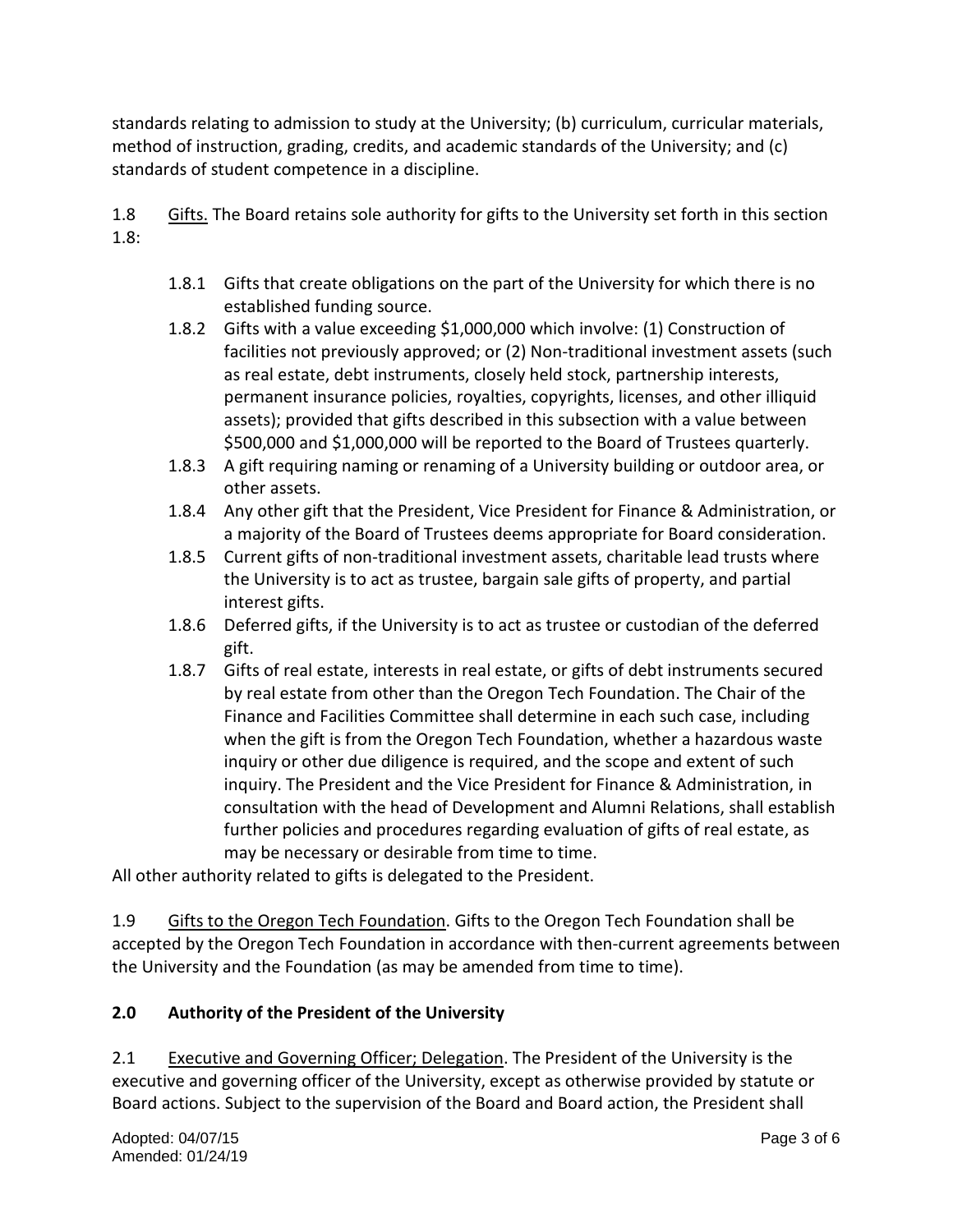direct the affairs of the University. The authorities and responsibilities of the President of the University include, but are not limited to, the authorities and responsibilities set forth in and modified by section 1.0 and this section 2.0, and the President may delegate any authorities and responsibilities, except as provided by Board actions. Any delegation must be consistent with Board actions. The President remains responsible for the proper functioning of the University, notwithstanding any delegation.

2.2 Presidential Actions. The President of the University shall take such actions regarding matters within the authority of the President when the Board or the President deems it necessary or appropriate. Any Presidential actions are subordinate to and must be consistent with Board actions. In carrying out these duties, the President shall consult with the faculty, other employees, and students as deemed appropriate by the President. Consultation shall not remove from the President the authority and the responsibility vested in the President by law and Board actions.

2.3 Emergency and Temporary Actions; Technical Corrections. The President of the University shall take emergency and temporary actions when the Board, its designee, or the President deems it necessary or appropriate. Such actions may have the scope and force of Board actions and must be reported to the Board expeditiously. Pursuant to expedited procedures, the President of the University may amend a Board action or Presidential action in order to correct typographical errors, make address or formatting changes, or clarify language without changing the effect of such actions. Such amendments must be reported to the Board quarterly. The President may make expedited repeals of Board actions upon notice to the Board and Presidential actions, provided that expedited repeals of Board actions must be ratified at the next meeting of the Board or its designee.

2.4 Committees, Councils and Advisory Groups. The President of the University shall establish and define the charge of any and all University committees, councils, and advisory groups, except as provided in Board action. The establishment and charge of any and all University committees, councils and advisory groups shall be consistent with law and Board action. The recommendations and reports of all committees, councils and advisory groups shall be made to the President. The President shall inform the Executive Committee of the Board regarding significant recommendations and reports related to the affairs of the University. Upon request by the Chair of the Board or a majority of the Trustees, the President shall provide the Board with a recommendation or report of a University committee, council or advisory group.

2.5 Students. Subject to Board action, the President is responsible for development and administration of policies governing the role of students and their conduct. In carrying out this responsibility, the President shall take into account the views of students, faculty, and others. The guidelines for student conduct which set forth prohibited conduct and provide for appropriate disciplinary hearings and sanctions for violations of law or institutional policies must be consistent with standards of procedural fairness. The Board recognizes and affirms the importance of active student involvement in the deliberative and decision-making processes.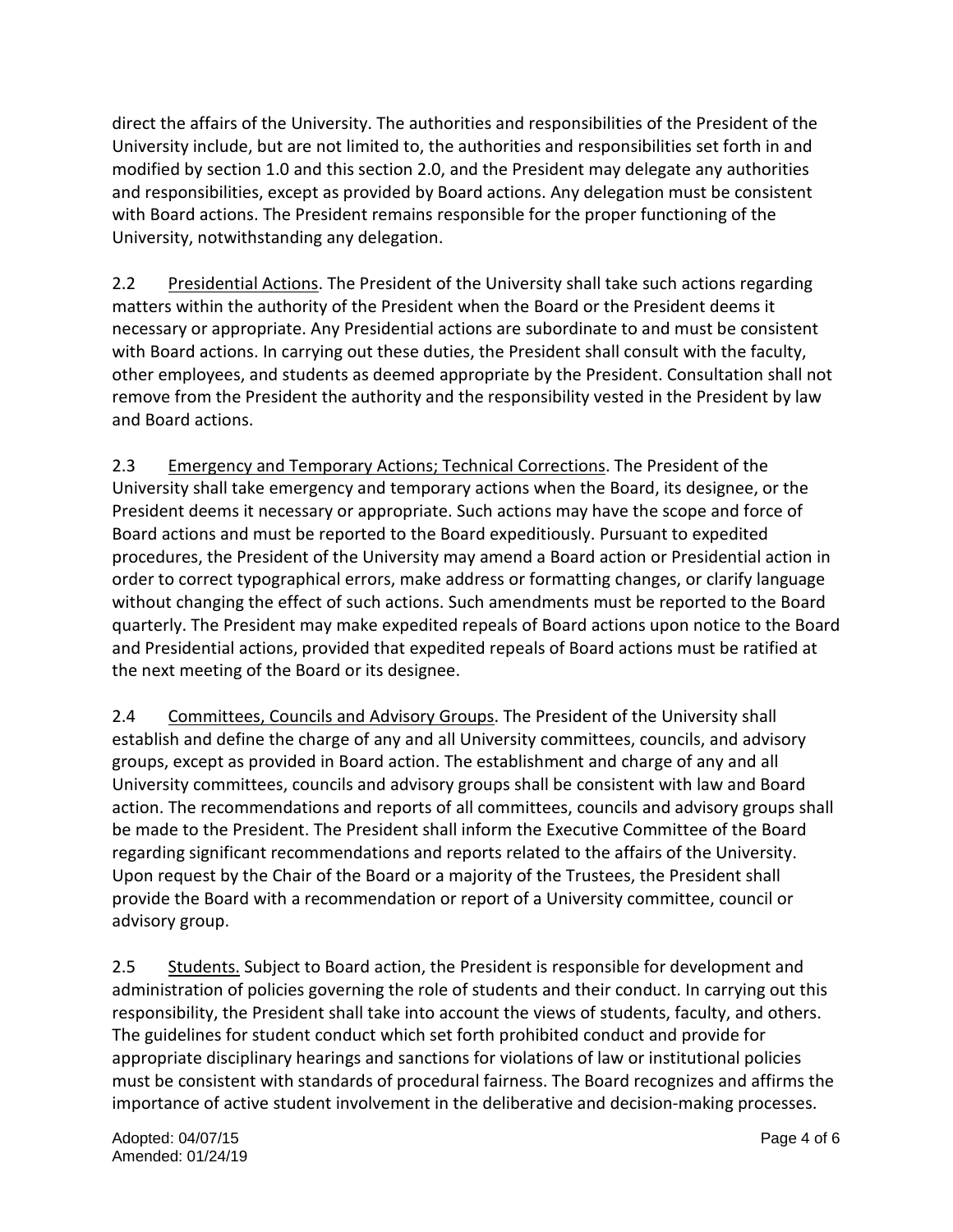2.6. University Personnel. The President of the University shall act for the Board of Trustees regarding all personnel and employment matters, including labor relations and approval of collective bargaining agreements. Subject to Board action, the President has the exclusive authority to and shall establish necessary or appropriate written policies covering all employees not represented by a collective bargaining organization and necessary or appropriate written policies covering employees represented by a collective bargaining organization, subject to any legal obligation to negotiate the terms and conditions of such policies with the exclusive representative of the relevant bargaining unit. Upon request by the Chair of the Board or a majority of the Board, the President shall provide the Board with requested information regarding personnel and employment matters, including labor relations and collective bargaining. The President may appoint volunteers as necessary or appropriate and establish the terms and conditions of the activities of such appointed volunteers.

2.7 Research Grants and Contracts. The President of the University shall act for the Board of Trustees regarding grants and contracts for research, development, service, and training. However, a quarterly report to the Board is required for each initial contract or grant award that exceeds \$500,000, and when any increase or decrease to a contract or grant award causes the total of all increases or decreases to the contract or grant award to exceed \$500,000.

2.8 Execution and Administration of University Affairs. Except as provided by Board action, the President of the University shall act for the Board regarding the execution and administration of instruments and the affairs of the University. Notwithstanding the dollar limits specified in section 1.0 above, the President shall act for the Board of Trustees regarding the execution and administration of all instruments, business affairs, and operations relating to:

- 2.8.1 Acquisition of electricity, natural gas, sewer, water, and all other utility services;
- 2.8.2 The acquisition of goods and services made by participating in contracts entered into by group purchasing organizations or pursuant to collaborative purchasing initiatives with public or non-profit entities.
- 2.8.3 The acquisition of fixtures, equipment and furnishings that are included in capital project budgets that have been authorized by the Board of Trustees.
- 2.8.4 The acquisition of goods and services for sponsored research programs when the source of the goods or services is directed by the sponsor, or the sponsor retains title to the goods acquired.
- 2.8.5 The settlement of claims or lawsuits brought against the University.
- 2.8.6 The acquisition of insurance or self-insurance.
- 2.8.7 Leases and licenses of real property and modifications thereto of up to 10 years.
- 2.8.8 Deferred gift assets.
- 2.8.9 Real property acquired through gift or devise from the Oregon Institute of Technology Foundation;
- 2.8.10 The protection of the University's interests, property and operations in an emergency.